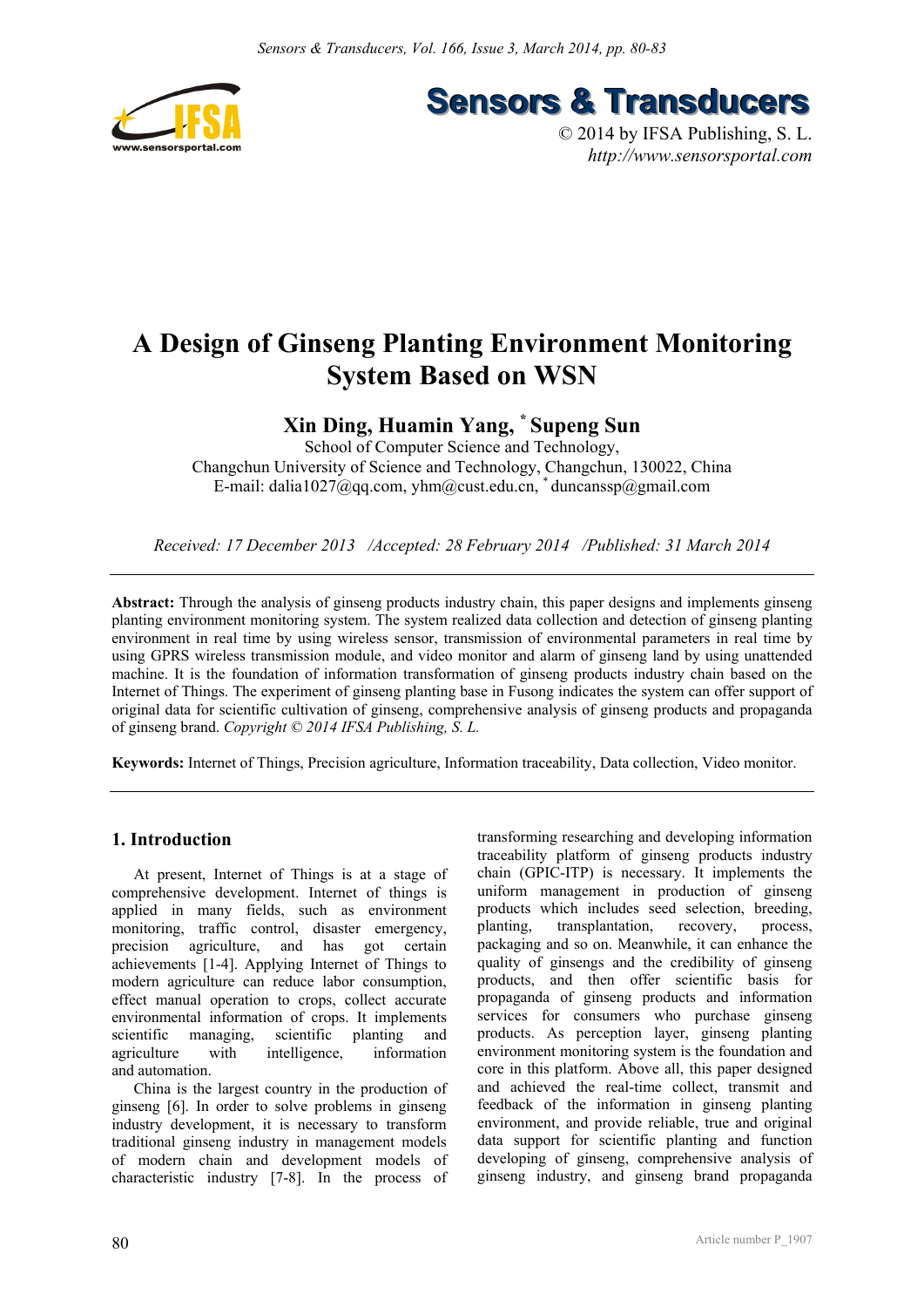through monitoring the ginseng planting environment, gathering temperature, humidity and illumination etc.

#### **2. Requirements Analysis**

Information traceability platform of ginseng products industrial chain processes informationized transformation on production of ginseng products with Internet of Things application technology. Endusers can access to the platform through RFID, twodimension code and Web to retrace related information of the certain ginseng products. Firstly, the platform detects the soil, which can form detection report, and then number ginseng lands according to GPS coordinate of each land; secondly, type-in the information of seed selection and breeding of ginsengs, and deploy wireless sensors, which are numbered according to the number of land that it belongs to; thirdly, pick and pack ginsengs, play yards; fourthly, transport and process ginsengs. We should divide process areas according to ginseng lands when unboxing ginsengs. Fig. 1 depicts workflow of the GPIC-ITP.

The information transformation includes monitoring of ginseng planting environment, transformation and monitoring of production line of ginseng products and construction of information traceability platform. The system designed in this paper collects information of ginsengs planting environment by deploying wireless sensors and implementing monitoring information of ginseng planting environment in real time. The information includes places of origin of ginsengs, variety of ginsengs, usage of pesticide, control of insect, edatope and so on. The construction of Ginseng Planting Environment Monitoring System is shown in Fig. 2.

#### **3. Implement Scheme**

The implement scheme of ginseng planting environment monitoring system includes data collection and transmission subsystem and unattended video monitoring subsystem.

#### **3.1. Data Collection and Transmission Subsystem**

Wireless sensors are deployed to ginseng lands to collect temperature, humidity, illumination and air pressure on the surface and soil temperature, soil moisture and soil PH underground when implementing the data collection and transmission subsystem. This subsystem implements data transmission with Zig-bee ad hoc network technology and GPRS wireless communication technology. This subsystem concludes Information Probing Unit and

Data Transmission Unit. The structure chart of the subsystem is shown in Fig. 3.



**Fig. 1.** Workflow of the GPIC-ITP.



**Fig. 2.** The construction of ginseng planting environment monitoring system.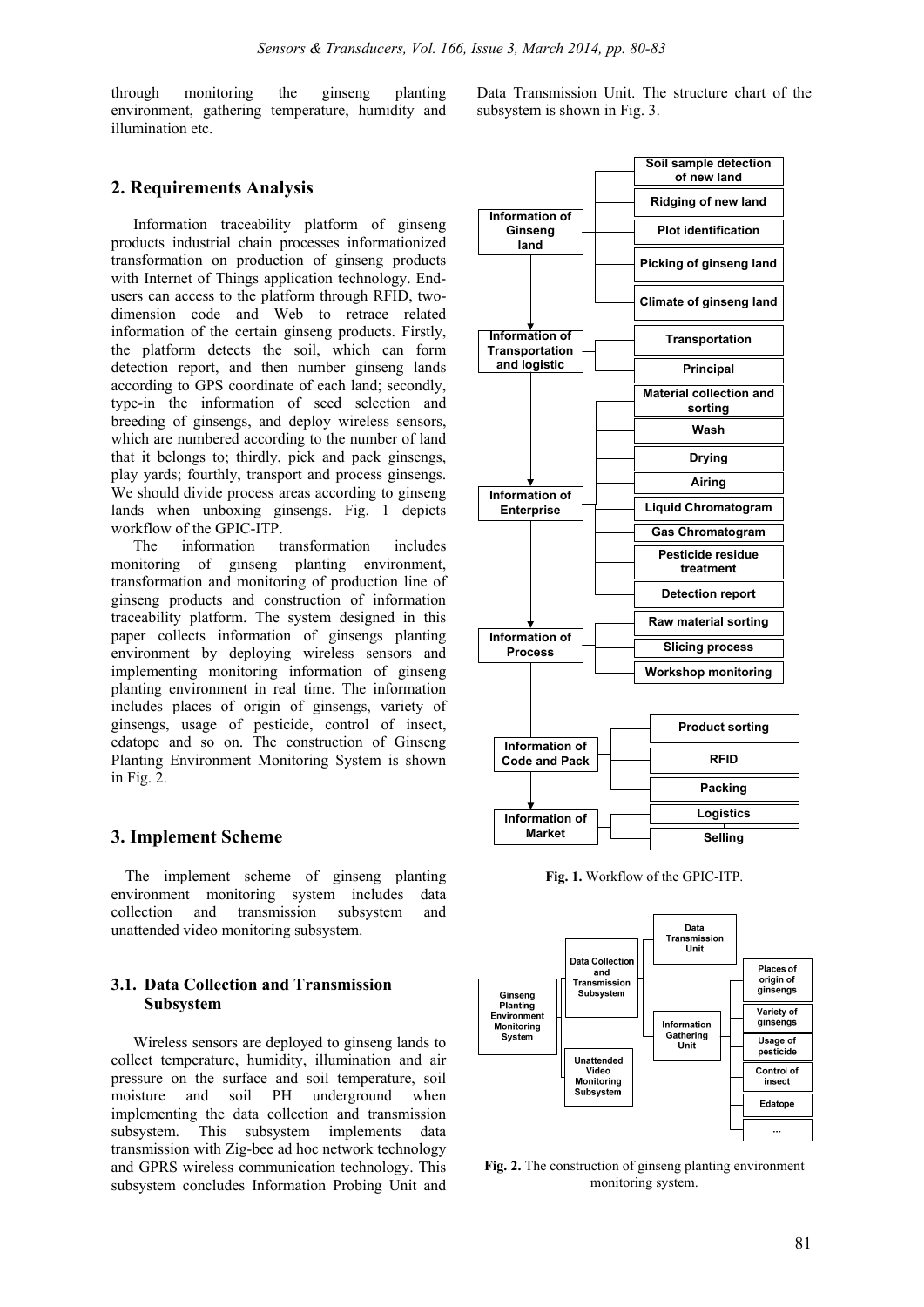

**Fig. 3.** Structure chart of data collection and transmission subsystem.

Information Gathering Unit.

Information gathering units collects real-time information of ginseng planting environment in every 10 seconds. Hardware devices as shown in Table 1 conclude air temperature sensor, air humidity sensor, soil moisture sensor, soil temperature sensor and illumination sensor.

| Name                                         | Parameter                                       | Value                       |
|----------------------------------------------|-------------------------------------------------|-----------------------------|
|                                              | Measurement range of temperature                | $-20 °C \sim 70 °C$         |
| Soil<br>Sensor                               | Measurement accuracy of                         |                             |
|                                              | temperature                                     | $\pm 0.5$ °C                |
|                                              |                                                 | $dry$ soil $\sim$ water     |
|                                              | Measurement range of soil moisture              | saturated soil              |
|                                              | Measurement accuracy of soil                    | $\pm 2.5 \%$                |
|                                              | moisture                                        |                             |
|                                              | Measurement range of soil alinity               | $0 - 17$ dS/m               |
|                                              | Measurement accuracy of soil<br>salinity        | dry soil±4%,                |
|                                              |                                                 | water saturated soil        |
|                                              |                                                 | $\pm 10\%$                  |
|                                              | Communication mode                              | <b>GPRS</b> and Server      |
| The<br>field<br>micro-<br>climate<br>station | Measurement range of atmospheric                | 880~1080 hPa                |
|                                              | pressure                                        |                             |
|                                              | Resolution of atmospheric pressure              | $0.1$ hPa                   |
|                                              | Measurement accuracy of<br>atmospheric pressure | 1 hPa                       |
|                                              | Measurement range of relative                   |                             |
|                                              | humidity                                        | $10 - 90%$                  |
|                                              | Resolution of relative humidity                 | $1\%$                       |
|                                              | Measurement accuracy of relative                |                             |
|                                              | humidity                                        | $3\frac{9}{6}$              |
|                                              | Measurement range of outside                    |                             |
|                                              | temperature                                     | $-40 - 65$ °C               |
|                                              | Resolution of outside temperature               | $0.1^{\circ}$ C             |
|                                              | Measurement range of rainfall                   | $0 - 9999$ mm               |
|                                              | Resolution of rainfall                          | $0.2$ mm                    |
|                                              | Measurement accuracy of rainfall                | $4\%$                       |
|                                              | Measurement range of wind speed                 | $1 - 67$ m/s                |
|                                              | Resolution of wind speed                        | $0.1 \text{ m/s}$           |
|                                              | weather Measurement accuracy of wind            | $5\%$                       |
|                                              | speed                                           |                             |
|                                              | Measurement range of wind                       | $0 - 360^{\circ}$           |
|                                              | direction                                       |                             |
|                                              | Resolution of wind direction                    | $1^{\circ}$                 |
|                                              | Measurement accuracy of wind                    | $7^\circ$                   |
|                                              | direction                                       |                             |
|                                              | Communication mode                              | soil sensor: serial         |
|                                              |                                                 | communication               |
|                                              | Charge mode of battery                          | server: GPRS                |
|                                              |                                                 | alternating current         |
|                                              |                                                 | input voltage:<br>$220$ VAC |
|                                              |                                                 | output voltage:             |
|                                              |                                                 | 5 VDC~9 VDC                 |
|                                              |                                                 | charge current: 2 A         |
|                                              |                                                 |                             |

**Table 1.** Parameters of Hardware Devices.

#### • Data Transmission Unit.

Data transmission unit transmits environment parameters to host computer and then save them to data warehouse by accessing wireless sensors to Internet and using wireless transmission modules with GPRS. The relationship among wireless sensor network about ginseng planting environment, mobile network and data center is shown in Fig. 4. Sensor nodes are the elementary unit of wireless transmission network. They can be scattered in the area which is monitored area and make up network in a way of self-organization. Host computer manages these sensor nodes and synthetically process the collected data to get the needed information.



**Fig. 4.** Relationship among Wireless Sensor Network about Ginseng Planting Environment, Mobile Network and Data Center.

Ginseng planting environment monitoring system supplies power with solar-cell panel and large capacity storage battery because ginseng lands are remote. The power module has heavy tasks, which provides required voltage for each part of system and protects system when it powers down. The system should provide standby power in order to ensure continuous data-collection and data-transmission after powered down. The solar-cell panel provides 12 VDC for the system and charges storage battery with a condition of rich illumination. However, the storage battery provides power for the system with a condition of low illumination. The system adopts lead-acid battery with 60 AH as a stand-by power. The construction of solar power system is shown in Fig. 5.



**Fig. 5.** The construction of solar power system.